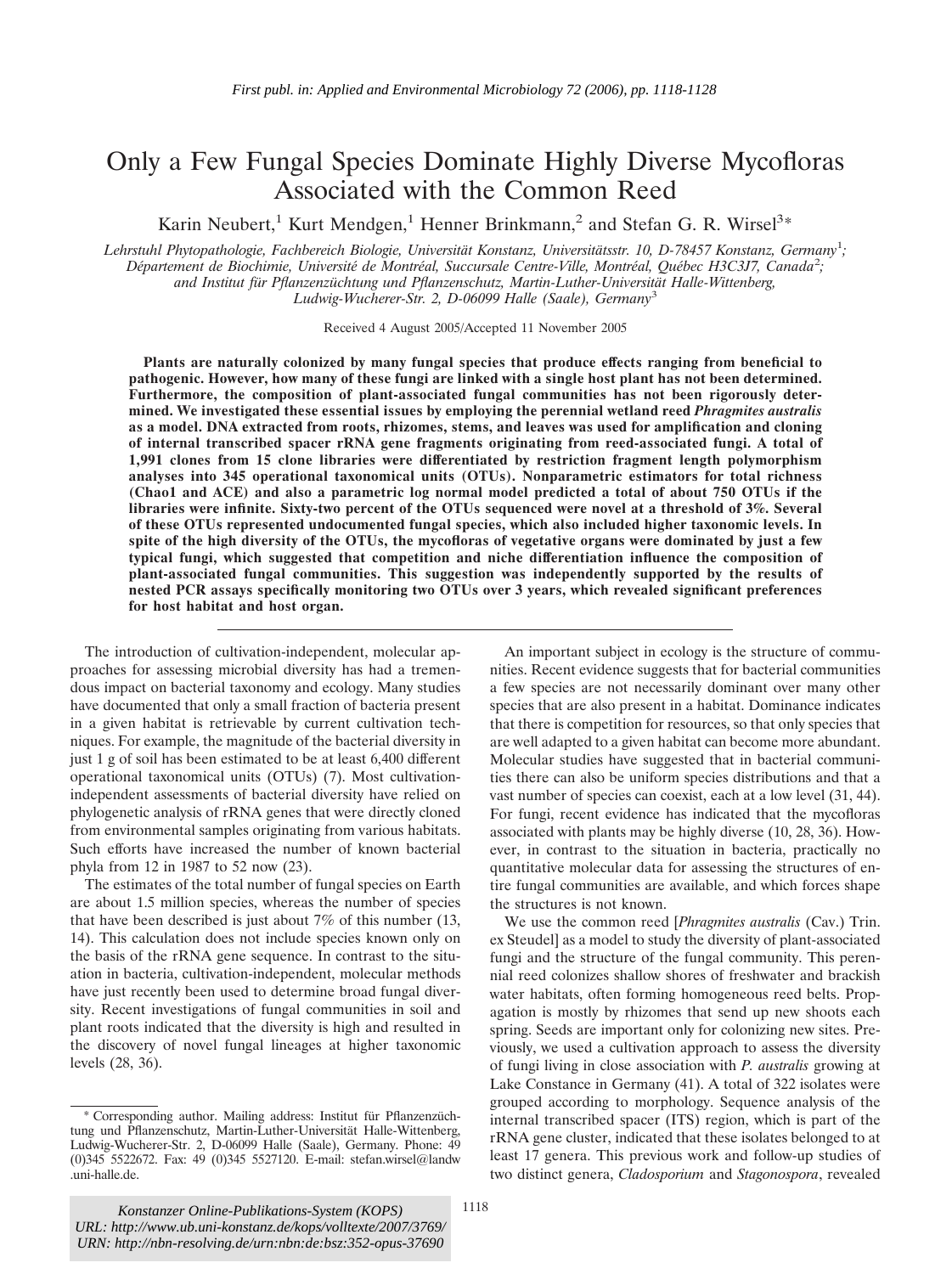that at least 30 fungal species colonized healthy *P. australis* (9, 41, 42). Our investigations were complemented by a PCRbased study targeting most of the currently known taxa in the *Glomeromycota* (40), which are the arbuscular mycorrhiza fungi found in the roots of many land plants. Twenty-one putative arbuscular mycorrhiza fungus species were observed within the range theoretically detectable by the approach used. This provided the first clue about how much of the total fungal diversity present in the habitats investigated might have been missed by previous cultivation-based studies and encouraged us to conduct a comprehensive molecular investigation.

In the work described in this paper, we examined the community structure and the diversity of fungi associated with *P. australis* by using an rRNA gene cloning approach. We targeted the fungal ITS region within the rRNA gene cluster since it is more variable than the 18S or 28S rRNA genes. For fungi, ITS sequences can distinguish species so that diversity and community structure can be analyzed at this level. By using cloning, restriction fragment length polymorphism (RFLP) typing, and sequence analysis of fungal ITS fragments originating from vegetative organs of the reed, we addressed the following questions. How many fungi can be associated with a single host species? How many of these fungi may belong to undocumented taxa and at what level? What is the general structure of reed-associated fungal communities?

#### **MATERIALS AND METHODS**

**Sample collection and DNA extraction.** The ITS clone libraries originated from DNA extracts of the common reed (*P. australis*) that was harvested at the seasonal biomass peak on 9 August 2001 at Mainau Bay of Lake Constance (Germany). Details concerning the location have been described previously (41). Two contrasting sites were sampled; one site was on the lakeward front of the reed belt and was flooded ("flooded site"), and the other was on the landward side and was not flooded ("dry site"). At each site, three individual plants that were not more than 5 m apart were dug out. Within the next 3 h, the plants were divided by organ, intensively cleaned under running tap water, washed in sterile distilled water, and stored at  $-20^{\circ}$ C until DNA isolation. After thawing, the samples were again vigorously washed, and several small tissue samples were taken from each organ of an individual plant and pooled. We used parts from the middle of the rhizome, 5- to 10-cm-long pieces from three to five roots, 2- to 3-cm-long pieces from the top, middle, and bottom of the stems, and leaves that were connected to the stem pieces. The pools were homogenized with a mixer mill (MM 300; QIAGEN GmbH, Hilden, Germany), and 100-mg aliquots were used for DNA extraction using a DNeasy plant mini kit (QIAGEN). DNA quality was controlled as described previously (42).

Template DNAs used in nested PCRs to monitor the occurrence of fungi at the two sites described above and two additional sites that were about 7 km from the sites described above (one dry and the other flooded) were isolated previously (9). The additional sites have been described previously (41).

**Amplification and cloning of fungal ITS rRNA gene.** The PCR mixtures (total volume, 50  $\mu$ l) contained primers ITS1F and ITS4 targeting fungi (0.3  $\mu$ M each) (11, 39), 2 mM  $MgCl<sub>2</sub>$ , 0.5  $\mu$ g/ $\mu$ l bovine serum albumin, each deoxynucleoside triphosphate at a concentration of 0.2 mM,  $1 \times$  reaction buffer, 0.4 U/ $\mu$ l Expand High Fidelity PCR polymerase (Roche Diagnostics GmbH, Mannheim, Germany), and about 50 ng of template DNA. The cycling conditions were as follows: 94°C for 150 s, followed by 29 cycles of 94°C for 30 s, 55°C for 30 s, and 72°C for 45 s plus one additional second per cycle and then a final extension at 72°C for 15 min. PCR fragments were purified with an EZNA Cycle-Pure kit (Peqlab Biotechnology GmbH, Erlangen, Germany) and cloned with a PCR cloning kit (QIAGEN) used according to the instructions in the supplied manuals. For each template DNA, duplicate libraries from independent PCRs were created and pooled.

Inserts were amplified from recombinant clones and digested separately with restriction enzymes MboI, MspI, and (in some instances) PalI (MBI Fermentas GmbH, St. Leon-Roth, Germany). The resulting RFLP patterns delineated OTUs. Two nonparametric approaches, ACE and Chao1, which weight the

abundance of rare taxa differently and were implemented in the software EstimateS, version 6.0b1 (http://viceroy.eeb.uconn.edu/estimates), were used to estimate the "true" richness of the libraries (16). Analysis of diversity indices and prediction of the "true" richness with a truncated lognormal model were carried out with the software SDR, version 3.03 (Pisces Conservation Ltd., Pennington, United Kingdom). This software was also used to fit the experimentally obtained abundance distributions to the distributions from theoretical models. For additional statistical analyses we used tests implemented in the software JMP, version 4.04 (SAS Institute, Cary, NC).

**Sequence and phylogenetic analysis.** DNA sequences were generated, assembled, aligned, and edited as described previously (42). We used two approaches to identify putative chimeras. First, we visually checked pairwise alignments with the closest matches in current sequence depositories that were found by BLASTN searches at http://www.ncbi.nlm.nih.gov/BLAST/. These alignments were created by the Martinez-Needleman-Wunsch algorithm implemented in the software package DNAStar (GATC GmbH, Konstanz, Germany). Abrupt changes in similarity within conserved regions indicated that there might be chimeric sequences. Second, we independently submitted the 18S, ITS1, 5.8S, ITS2, and 28S parts of each sequence as queries for BLASTN searches. Ambiguous results were considered a symptom of chimeric sequences. RFLP types were exempted from exclusion if several clones originating from independent libraries were available and were found to have the same sequence.

An alignment of 129 5.8S rRNA gene sequences was created by ClustalX (33) and then manually improved using the EDIT option of the MUST package (22). Potentially unambiguously aligned portions or low-complexity regions of the data were eliminated using the program g-blocks (5). Phylogenetic analyses, including two probabilistic model-based methods, maximum likelihood and Bayesian inference, were performed using the program Treefinder (17) and Bayesian analysis as implemented in MrBayes 3.0b4 (26), respectively. For both approaches the same complex model,  $GTR+GS+I$ , was used, where  $GTR$  indicates a general time-reversible substitution matrix, G8 indicates gamma-distributed rates with eight discrete categories, and I is the proportion of invariant positions. The Bayesian analysis was performed with default settings. The four-couple chains were run for a total of 3,000,000 generations, sampling one tree every 100 generations and discarding the first 7,500 trees as "burn in," to ensure that the analysis converged to stable likelihood values. In order to test for consistent results, the MrBayes analyses were repeated three times; however, the results of the runs were too different (for certain bipartitions,  $> 0.5$ ). Therefore, we decided to exclude the MrBayes analyses since they did not converge. For the Treefinder analysis, confidence intervals were obtained by using the LRSH\_RELL method, a modified version of the RELL bootstrap approach (18), in which for each node associated with local rearrangements, a Shimodaira-Hasegawa likelihood test (18) is performed for the three alternative topologies at the node. The final support value is 1 minus the worst (highest) probability value (*P* value) obtained in the Shimodaira-Hasegawa test, expressed as a percentage. A total of 10,000 RELL replicates were performed.

**Nested PCR assays.** Two-step nested PCR assays were designed to monitor specifically the presence of two OTUs in field samples. For the first PCR step we used the conditions described above; for the second step we used specific primers and 5  $\mu$ l of a 400-fold dilution of the first reaction mixture in a 25- $\mu$ l (total volume) mixture. For OTU Ms7Mb4 the primers were 1365-for (GTGTAAAAT AAAAACCTCTGTA) and 1365-rev (CACAGGAGTGAGAAGAATAC), and for OTU Ms43Mb21 the primers were 2526-for (AAACAAACACTGCCTTCT GGAG) and 2526-rev (CTGAGGGTTTTTGAGGACGC). The reaction parameters were 94°C for 150 s, followed by 35 cycles of 94°C for 30 s, 62°C (OTU Ms7Mb4) or 70°C (OTU Ms43Mb21) for 30 s, and 72°C for 45 s plus one additional second per cycle and then a final extension at 72°C for 10 min. The specificity of the assays was assessed by using 1:50 dilutions of PCR products amplified from plasmids carrying fungal ITS fragments. The results of nested PCR assays with field samples were scored as 0 or 1. For statistical analysis we used the JMP software to create a contingency table that compared pairwise scores for all habitat-organ combinations. Significance was determined by a binomial test  $(P = 0.05)$ .

**Nucleotide sequence accession numbers.** Sequences obtained during this study have been deposited in the EMBL database under accessions numbers AJ875338 to AJ875398.

## **RESULTS**

**Cultivation-independent characterization of the reed-associated mycoflora.** Fifteen DNA preparations from vegetative organs of the common reed were used to generate libraries of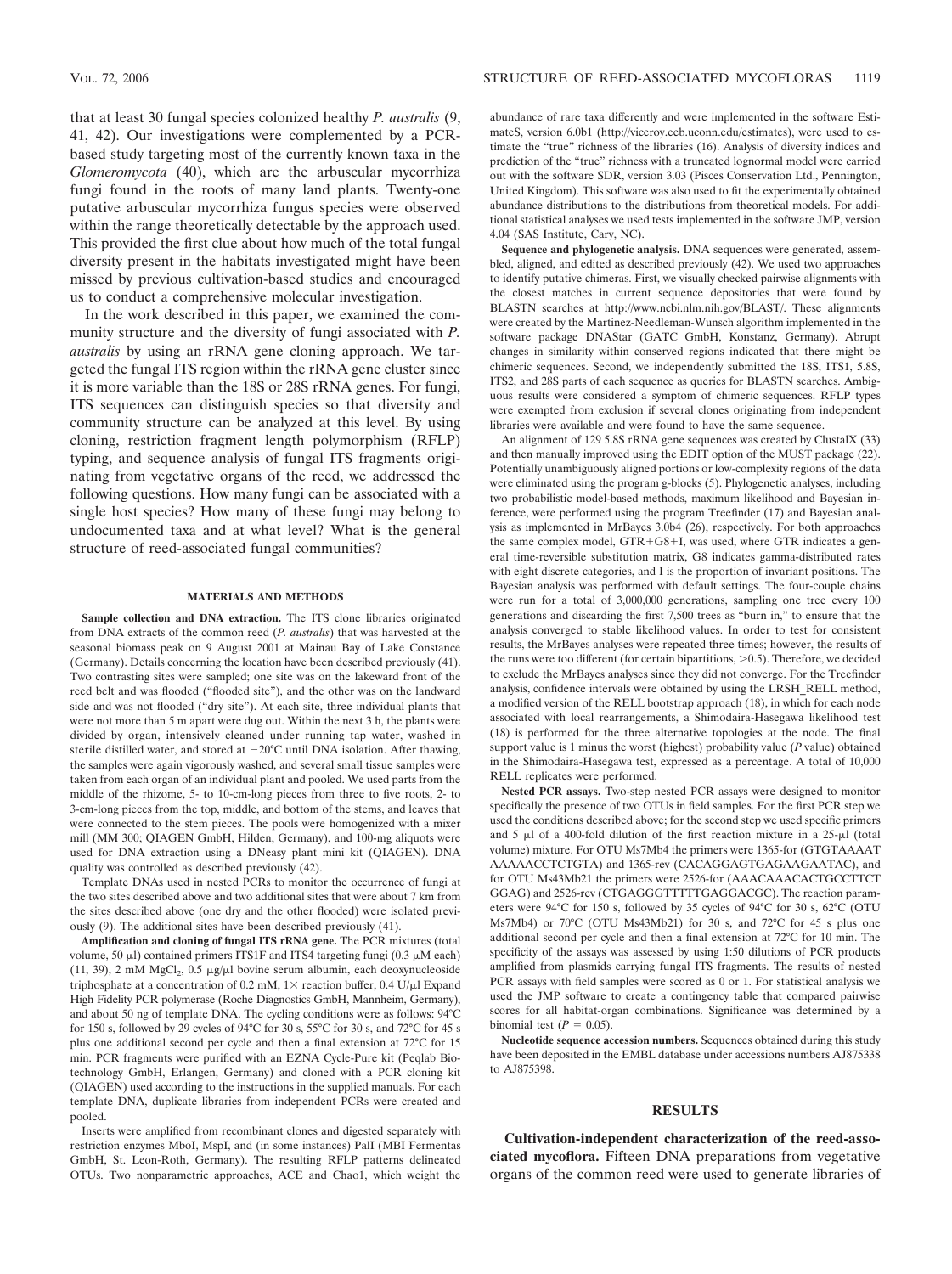|  |  |  |  |  | TABLE 1. Database typing of ITS sequences <sup><math>a</math></sup> |
|--|--|--|--|--|---------------------------------------------------------------------|
|--|--|--|--|--|---------------------------------------------------------------------|

| Sum $(\%)^b$<br><b>OTU</b> |                       | Accession no.        | Best BLAST hit                                 |                          |                                    |                    |                      |                             |
|----------------------------|-----------------------|----------------------|------------------------------------------------|--------------------------|------------------------------------|--------------------|----------------------|-----------------------------|
|                            |                       |                      | Taxon                                          | Phylum                   | Class                              | Score <sup>c</sup> | Accession no. $d$    | $%$ Similarity <sup>e</sup> |
| 10.58                      | Ms9Mb4f               | AJ875353             | Cladosporium sp. strain 4/97-17                | Ascomycota               | Dothideomycetes                    | 1,158              | AJ279487             | 99.8                        |
| 5.27                       | Ms4Mb4a <sup>f</sup>  | AJ875341             | Unidentified isolate 4/97-9                    | Ascomycota               | Sordariomycetes                    | 1,088              | AJ279484             | 100                         |
| 5.11                       | Ms6Mb4                | AJ875345             | Chaetomium globosum                            | Ascomycota               | Sordariomycetes                    | 476                | AY429056             | 80.5                        |
| 3.70                       | Ms28Mb4a              | AJ875376             | Cercophora appalachianensis                    | Ascomycota               | Sordariomycetes                    | 667                | AF177155             | 79.6                        |
| 2.55                       | Ms9Mb43a              | AJ875357             | Stenella araguata                              | Ascomycota               | Dothideomycetes                    | 359                | AF362066             | 81.0                        |
| 2.45                       | Ms39Mb28 <sup>8</sup> | AJ875381             | Aureobasidium pullulans                        | Ascomycota               | Dothideomycetes                    | 1.197              | AF455533             | 99.7                        |
| 2.45                       | Ms51Mb4               | AJ875391             | Thielavia intermedia                           | Ascomycota               | Sordariomycetes                    | 603                | AJ271588             | 89.9                        |
| 2.40                       | Ms9Mb43b              | AJ875358             | Cladosporium sp.                               | Ascomycota               | Dothideomycetes                    | 581                | AJ222807             | 83.3                        |
| 2.35                       | Ms22Mb7               | AJ875369             | Ericoid mycorrhiza                             | Ascomycota               | Leotiomycetes                      | 928                | AY046400             | 98.0                        |
| 2.35                       | Ms25Mb17              | AJ875374             | Terfezia leptoderma                            | Ascomycota               | Pezizomycetes                      | 509                | AF396863             | 86.4                        |
| 2.19                       | Ms7Mb28b <sup>f</sup> | AJ875351             | Stagonospora sp. strain 4/99-18                | Ascomycota               | Dothideomycetes                    | 1,185              | AJ496627             | 100                         |
| 1.82                       | Ms5Mb4                | AJ875343             | Podospora ellisiana                            | Ascomycota               | Sordariomycetes                    | 458                | AY515360             | 79.6                        |
| 1.77                       | Ms7Mb4                | AJ875347             | Podospora decidua                              | Ascomycota               | Sordariomycetes                    | 684                | AF443851             | 90.6                        |
| 1.51                       | Ms41Mb20              | AJ875382             | Hymenogaster griseus                           | Basidiomycota            | Homobasidiomycetes                 | 1,203              | AF325636             | 97.8                        |
| 1.46                       | Ms5Mb7s               | AJ875344             | Cryptococcus carnescens                        | Basidiomycota            | Heterobasidiomycetes               | 914                | AB105438             | 97.8                        |
| 1.41                       | Ms20Mb11'             | AJ875368             | Cylindrocarpon sp.                             | Ascomycota               | Sordariomycetes                    | 963                | AY295332             | 99.8                        |
| 1.36                       | Ms25Mb24              | AJ875375             | Sebacina sp.                                   | Basidiomycota            | Heterobasidiomycetes               | 452                | AF284135             | 88.4                        |
| 1.36                       | Ms4Mb4b               | AJ875342             | Colletotrichum sublineolum                     | Ascomycota               | Sordariomycetes                    | 325                | AJ301978             | 74.2                        |
| 1.20                       | Ms48Mb21              | AJ875390             | Sporobolomyces roseus                          | Basidiomycota            | Urediniomycetes                    | 1,191              | AY015438             | 99.8                        |
| 1.09                       | Ms28Mb4b              | AJ875377             | Podospora intestinacea                         | Ascomycota               | Sordariomycetes                    | 549                | AY515363             | 87.5                        |
| 1.09                       | Ms9Mb28               | AJ875356             | Dactylaria junci                               | Ascomycota               | <i><b>Orbiliomycetes</b></i>       | 379                | AY265321             | 73.3                        |
| 1.04                       | Ms17Mb11 <sup>f</sup> | AJ875366             | Cylindrocarpon sp. strain 5/97-12              | Ascomycota               | Sordariomycetes                    | 1.142              | AJ279482             | 99.7                        |
| 0.99                       | Ms13Mb4               | AJ875362             | Choiromyces aboriginum                         | Ascomycota               | Pezizomycetes                      | 1,067              | AF501259             | 100                         |
| 0.89                       | Ms9Mb7                | AJ875354             | Cistella grevillei                             | Ascomycota               | Leotiomycetes                      | 702                | U57089               | 90.2                        |
| 0.78                       | Ms24Mb18              | AJ875372             | Tuber maculatum                                | Ascomycota               | Pezizomycetes                      | 1,215              | AF106889             | 99.2                        |
| 0.63                       | Ms2Mb64               | AJ875339             | Bullera sp.                                    | Basidiomycota            | Heterobasidiomycetes               | 145<br>347         | AY313032             | 31.6                        |
| 0.57<br>0.57               | Ms13Mb9               | AJ875363<br>AJ875364 | Cladosporium sp.                               | Ascomycota               | Dothideomycetes                    | 793                | AJ222807             | 75.9<br>98.6                |
| 0.57                       | Ms15Mb78<br>Ms23Mb25  | AJ875371             | Uncultured Phialophora<br>Kabatiella caulivora | Ascomycota               | Sordariomycetes<br>Dothideomycetes | 351                | AY578279<br>AJ244251 | 68.0                        |
| 0.57                       | Ms7Mb28a              | AJ875350             | Phaeosphaeria eustoma                          | Ascomycota<br>Ascomycota | Dothideomycetes                    | 1,092              | AJ496629             | 98.0                        |
| 0.57                       | Ms9Mb43c              | AJ875359             | Cladosporium sp.                               | Ascomycota               | Dothideomycetes                    | 381                | AJ222807             | 79.0                        |
| 0.52                       | Ms25Mb5               | AJ875373             | Calyptrozyma arxii                             | Ascomycota               | Eurotiomycetes                     | 244                | AJ133432             | 60.7                        |
| 0.52                       | Ms28Mb91              | AJ875378             | Sporobolomyces gracilis                        | Basidiomycota            | Urediniomycetes                    | 1.183              | AF444578             | 100                         |
| 0.52                       | Ms39Mb5               | AJ875380             | Stachybotrys elegans                           | Ascomycota               | Sordariomycetes                    | 1.207              | AF081481             | 100                         |
| 0.52                       | Ms8Mb20               | AJ875352             | Hebeloma collariatum                           | Basidiomycota            | Homobasidiomycetes                 | 1,259              | AY309962             | 98.7                        |
| 0.47                       | Ms43Mb21 <sup>g</sup> | AJ875386             | Unidentified ericoid mycorrhiza                | Ascomycota               | Undefined                          | 307                | AF149079             | 72.0                        |
| 0.47                       | Ms7Mb5                | AJ875348             | Rhizopus sexualis                              | Zygomycota               | Mucorales                          | 137                | AB113011             | 54.8                        |
| 0.42                       | Ms43Mb9               | AJ875384             | Scuellinia scutellata                          | Ascomycota               | Pezizomycetes                      | 618                | AF072091             | 91.1                        |
| 0.36                       | Ms88Mb20              | AJ875397             | Agrocybe erebia                                | Basidiomycota            | Homobasidiomycetes                 | 1.209              | AY168831             | 97.9                        |
| 0.36                       | Ms9Mb18               | AJ875355             | Stenella araguata                              | Ascomycota               | Dothideomycetes                    | 369                | AF362066             | 70.0                        |
| 0.26                       | Ms43Mb11              | AJ875385             | Cylindrocarpon sp.                             | Ascomycota               | Sordariomycetes                    | 597                | AY295335             | 89.3                        |
| 0.26                       | Ms45Mb46              | AJ875389             | Cryptococcus chernovii                         | Basidiomycota            | Heterobasidiomycetes               | 1,233              | AF444354             | 99.4                        |
| 0.26                       | Ms63Mb4               | AJ875393             | Phaeoacremonium inflatipes                     | Ascomycota               | Sordariomycetes                    | 331                | AF118140             | 71.0                        |
| 0.26                       | Ms88Mb26              | AJ875398             | <i>Thelephoraceae</i> sp.                      | Basidiomycota            | Homobasidiomycetes                 | 866                | U83471               | 91.1                        |
| 0.21                       | Ms9Mb105              | AJ875360             | Dactylaria junci                               | Ascomycota               | <i><b>Orbiliomycetes</b></i>       | 626                | AY265320             | 89.2                        |
| 0.16                       | Ms20Mb5               | AJ875367             | Dioszegia crocea                               | Basidiomycota            | Heterobasidiomycetes               | 646                | AF444406             | 91.8                        |
| 0.16                       | Ms44Mb20              | AJ875387             | Hebeloma pusillum                              | Basidiomycota            | Homobasidiomycetes                 | 1,181              | AF124702             | 99.3                        |
| 0.16                       | Ms44Mb67              | AJ875388             | Psathyrella gracilis                           | Basidiomycota            | Homobasidiomycetes                 | 1.031              | AY228352             | 92.8                        |
| 0.16                       | Ms56Mb4               | AJ875392             | Unidentified isolate                           | Ascomycota               | Undefined                          | 781                | AY559361             | 96.0                        |
| 0.16                       | Ms88Mb6               | AJ875395             | Uncultured ectomycorrhiza                      | Basidiomycota            | Homobasidiomycetes                 | 414                | AY310829             | 79.8                        |
| 0.10                       | Ms30Mb28              | AJ875379             | Phaeococcomyces nigricans                      | Ascomycota               | Chaetothyriomycetes                | 337                | AF050278             | 71.1                        |
| 0.10                       | Ms3Mb3                | AJ875340             | Glomus sp.                                     | Glomeromycota            | Glomeromycetes                     | 944                | AY174689             | 97.7                        |
| 0.10                       | Ms6Mb21               | AJ875346             | Phaeoacremonium aleophilum                     | Ascomycota               | Sordariomycetes                    | 359                | AY159787             | 71.3                        |
| 0.10                       | Ms77Mb41              | AJ875394             | Candida castellii                              | Ascomycota               | Saccharomycetes                    | 218                | AY046196             | 44.2                        |
| 0.10                       | Ms88Mb19              | AJ875396             | Sebacina vermifera                             | Basidiomycota            | Heterobasidiomycetes               | 337                | AF202728             | 73.9                        |
| 0.05                       | Ms10Mb19              | AJ875361             | Uncinula septata                               | Ascomycota               | Leotiomycetes                      | 163                | AB022421             | 56.5                        |
| 0.05                       | Ms16Mb14              | AJ875365             | Exophiala salmonis                             | Ascomycota               | Chaetothyriomycetes                | 955                | AF050274             | 91.4                        |
| 0.05                       | Ms1Mb17               | AJ875338             | Phialophora sp.                                | Ascomycota               | Sordariomycetes                    | 511                | U31845               | 86.0                        |
| 0.05                       | Ms23Mb21              | AJ875370             | Phaeoacremonium aleophilum                     | Ascomycota               | Sordariomycetes                    | 373                | AY159787             | 71.5                        |
| 0.05                       | Ms41Mb91              | AJ875383             | Agrocybe praecox                               | Basidiomycota            | Homobasidiomycetes                 | 1.156              | AF124713             | 98.4                        |
| 0.05                       | Ms7Mb20               | AJ875349             | Sporobolomyces yunnanensis                     | Basidiomycota            | Urediniomycetes                    | 1.164              | AB030353             | 99.3                        |

 $\alpha$  OTUs were characterized by MspI and MboI digestion. The suffixes a, b, and c indicate cases in which a third enzyme, PaII, was used for further differentiation.  $\beta$  Relative abundance for the combined libraries, whi

*<sup>c</sup>* BLASTN score.

*<sup>d</sup>* Accession number of the closest database match.

*e* Level of similarity for pairwise alignments with the closest match, using the Martinez-Needleman-Wunsch algorithm.<br>*f* The OTU is >97% similar to a fungal isolate that was recovered previously from reeds.

*g* Related sequences diverge up to 3%. The sequence most similar to the closest database hit was used in the analysis.

amplified ITS rRNA gene fragments originating from hostassociated fungi. The libraries from triplicate plants growing in close proximity at the nonflooded site originated from rhizomes, roots, stems, and leaves. For comparison, triplicate plants growing at the flooded site nearby were used to create libraries from only roots. A total of 1,991 clones were typed by two separate restriction digestions using the enzymes MboI and MspI, which yielded a total of 348 distinct RFLP types.

In our initial sequencing efforts we focused on the five most abundant RFLP types in each library since rank-abundance plots indicated that the majority of types were rare (see below). If available, for each of these RFLP types at least two clones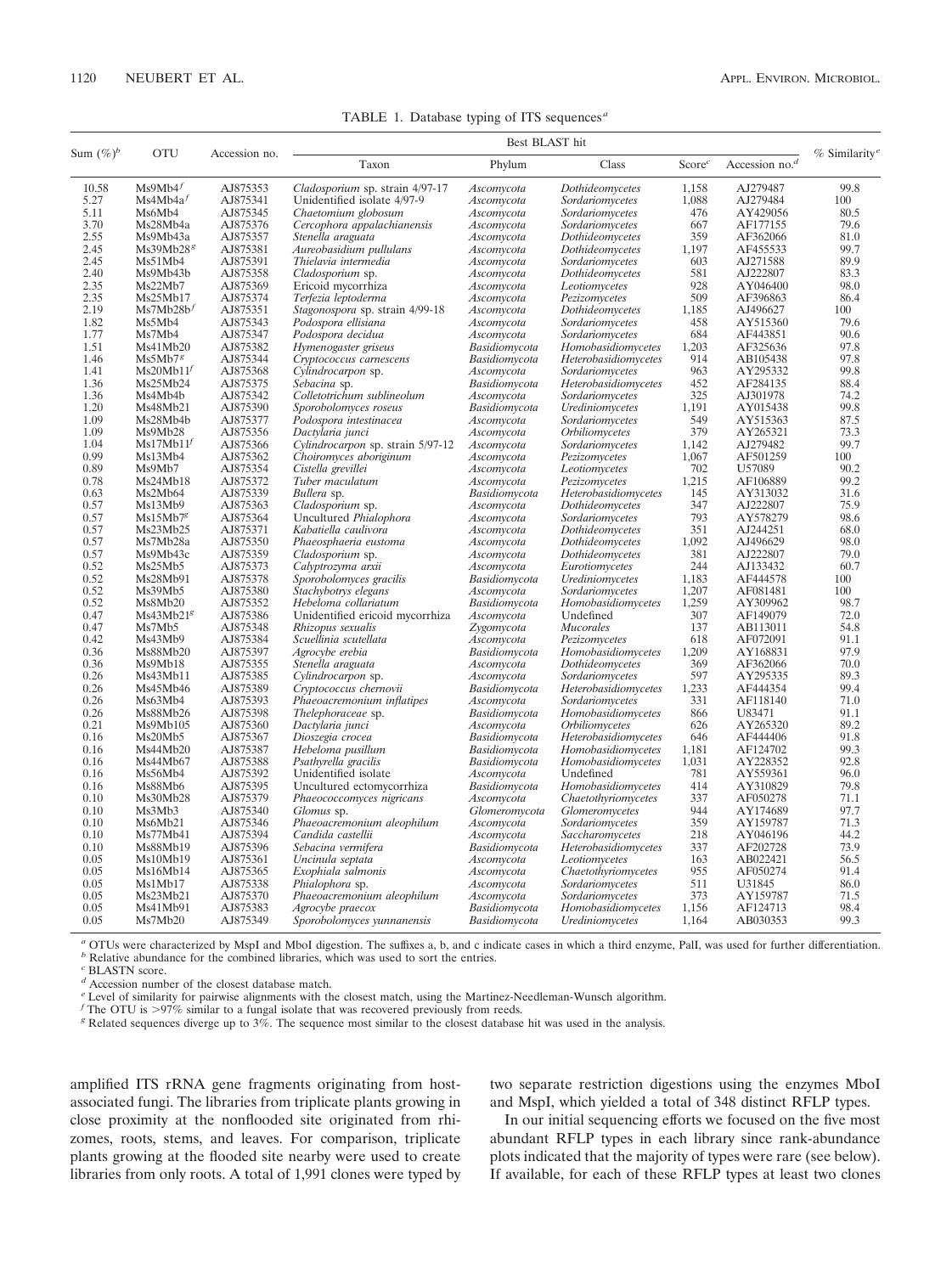originating from independent libraries were sequenced. Additional clones were chosen at random from rare RFLP types to examine the potential for additional taxonomic novelty. A total of 159 clones representing 64 different RFLP types, as defined by their MboI and MspI restriction patterns, were sequenced. When several identical sequences were obtained, only one was used for further analysis. Sequencing revealed that in four cases digestion with only two restriction enzymes did not sufficiently distinguish them. All members of the affected RFLP types (Ms4Mb4, Ms9Mb43, Ms28Mb4, and Ms7Mb28) (Table 1) were therefore digested with a third enzyme, PalI, which differentiated each group into two or three separate subgroups. The results of segmental BLASTN searches and pairwise alignments with the closest database matches hinted that there were seven sequences that might have originated from PCR artifacts. These sequences, as well as the RFLP types that they corresponded to, were removed prior to all subsequent anal-

yses. The remaining 345 sequences were defined as OTUs. **Identification of undocumented fungi.** The entire lengths of the 61 nonredundant sequences resulting from the analyses described above were used as queries in BLASTN searches to find related sequences annotated in current gene databases (Table 1). The majority of the closest database matches found represented fungal species that are known to interact with plants as either pathogens, ectomycorrhizas, arbuscular mycorrhizas, ericoid mycorrhizas, epiphytes, or endophytes. A threshold of 97% similarity was used as an approximation to differentiate the sequences at a level close to the species level, by analogy to the practice used to distinguish bacterial species by their 18S rRNA sequences, since it was reported that in the *Basidiomycota* the level of intraspecies variation commonly ranges from 0 to 3% (43). Using the 97% threshold, we identified five sequences that were the best database matches with our previous isolates from reeds that were obtained by conventional cultivation (9, 41, 42). The two most common OTUs found in this study, Ms9Mb4 and Ms4Mb4a, thus corresponded to a *Cladosporium* sp. (accession no. AJ279487) and an unclassified ascomycete (accession no. AJ279484), respectively. The other three belonged to two species of *Cylindrocarpon* (accession no. AY295332; AJ279482) and one species of *Stagonospora* (accession no. AJ496627). Eighteen sequences represented fungi having levels of similarity of at least 97% to database entries from other, unrelated studies. At this level, 62% of the sequences were novel. The degree of novelty covered a wide range, as indicated by the BLAST scores and similarity values for pairwise alignments. In some cases, similarity to database entries was limited to the conserved parts of the sequence analyzed. In these cases, there were not significant matches for the ITS1 and ITS2 boxes when they were used individually for BLAST searches. Thus, some of the sequences must have originated from fungi that were only distantly related to currently annotated taxa.

A phylogenetic analysis was performed in order to insert the sequences into a molecular taxonomic framework provided by the closest matches in the databases. The highly divergent ITS1 and ITS2 boxes prohibited us from generating consistent alignments that included the entire lengths of all sequences. Therefore, we restricted this analysis to the conserved 5.8S rRNA, which previously had been shown to have variation appropriate for examining relationships within the *Mycota* at higher taxonomic levels (6, 24, 27). The phylogram shown in Fig. 1 was obtained by a state of the art maximum-likelihood approach using a  $GTR+G8+I$  model. The fungal phyla were correctly recovered; however, the limited amount of information contained in the 5.8S rRNA (156 positions) is reflected by the inability to group sequences belonging to the same class or order. This was notably the case for the *Ascomycota*. Furthermore, it is likely that the high rate of evolution within the *Ascomycota* resulted in the nonmonophyly of the *Basidiomycota* in the tree. The fastest-evolving basidiomycete lineages are obviously attracted by the *Ascomycota*, resulting in a longbranch attraction tree reconstruction artifact. Most of the OTUs grouped closely with their database matches. However, OTUs Ms2Mb64, Ms7Mb5, and Ms77Mb41 were not located in a context anticipated from the BLAST searches (Table 1) and were placed in the *Chytridiomycota* and *Zygomycota*. Their BLAST scores, as well as the similarity values resulting from pairwise alignments with the closest matches, were particularly low, which indicated their great phylogenetic distance from currently annotated fungi. OTUs Ms7Mb5 and Ms2Mb64 formed a sister group to the *Neocallimastigales*, an order of the *Chytridiomycota* comprising the only obligate anaerobic fungi currently known (4). OTU Ms77Mb41 was connected to the *Endogonales* of the *Zygomycota*, whose members associate with plants as a distinct type of mycorrhizae. The *Ascomycota* group comprised several novel sequences as well. Ms63Mb4, Ms43Mb21, Ms6Mb21, Ms25Mb5, and Ms30Mb28 were attached to branches without their database matches, and Ms10Mb19 was connected to a particularly long branch (Fig. 1). In addition, there was a distinct cluster of four OTUs (Ms13Mb9, Ms9Mb43a, Ms9Mb43b, and Ms9Mb43c) that represented novelty at a lower taxonomic level. Affiliation with the *Ascomycota* was supported in all these cases by BLAST searches. Within the *Ascomycota* many of the OTUs sequenced were connected to the classes *Sordariomycetes* (17 OTUs) and *Dothideomycetes* (10 OTUs), which also included all OTUs except two whose total abundance was 2% or more (Table 1). Most of the sequences of OTUs that were attached to long branches were all confirmed with two or more independent clones; the only exception was Ms10Mb19, which was recovered only once. In contrast to the other phyla, OTUs belonging to the *Basidiomycota* were located mostly on short branches, relatively close to their database matches (Fig. 1). The taxonomic novelty for this phylum was therefore restricted to lower levels. Within the *Basidiomycota* eight OTUs belonged to the class *Homobasidiomycetes*, which includes many ectomycorrhizal fungi, five OTUs belonged to the *Heterobasidiomycetes*, and three OTUs belonged to the *Urediniomycetes*. Members belonging to the last class were closely related to ballistosporous yeasts inhabiting the phyllosphere (19). The *Sebacinales* of the *Heterobasidiomycetes* comprise species that form ectomycorrhizas, orchid mycorrhizas, ericoid mycorrhizas, and endophytes (38).

**Structure of fungal communities associated with the common reed.** Between 94 and 217 clones per library were analyzed to determine their RFLP patterns, and this analysis yielded between 15 and 83 different types per library, which was referred to as the observed richness (Table 2). Initially, we intended to saturate the RFLP analysis, but this could not be achieved by reasonable efforts, as indicated by the accumulation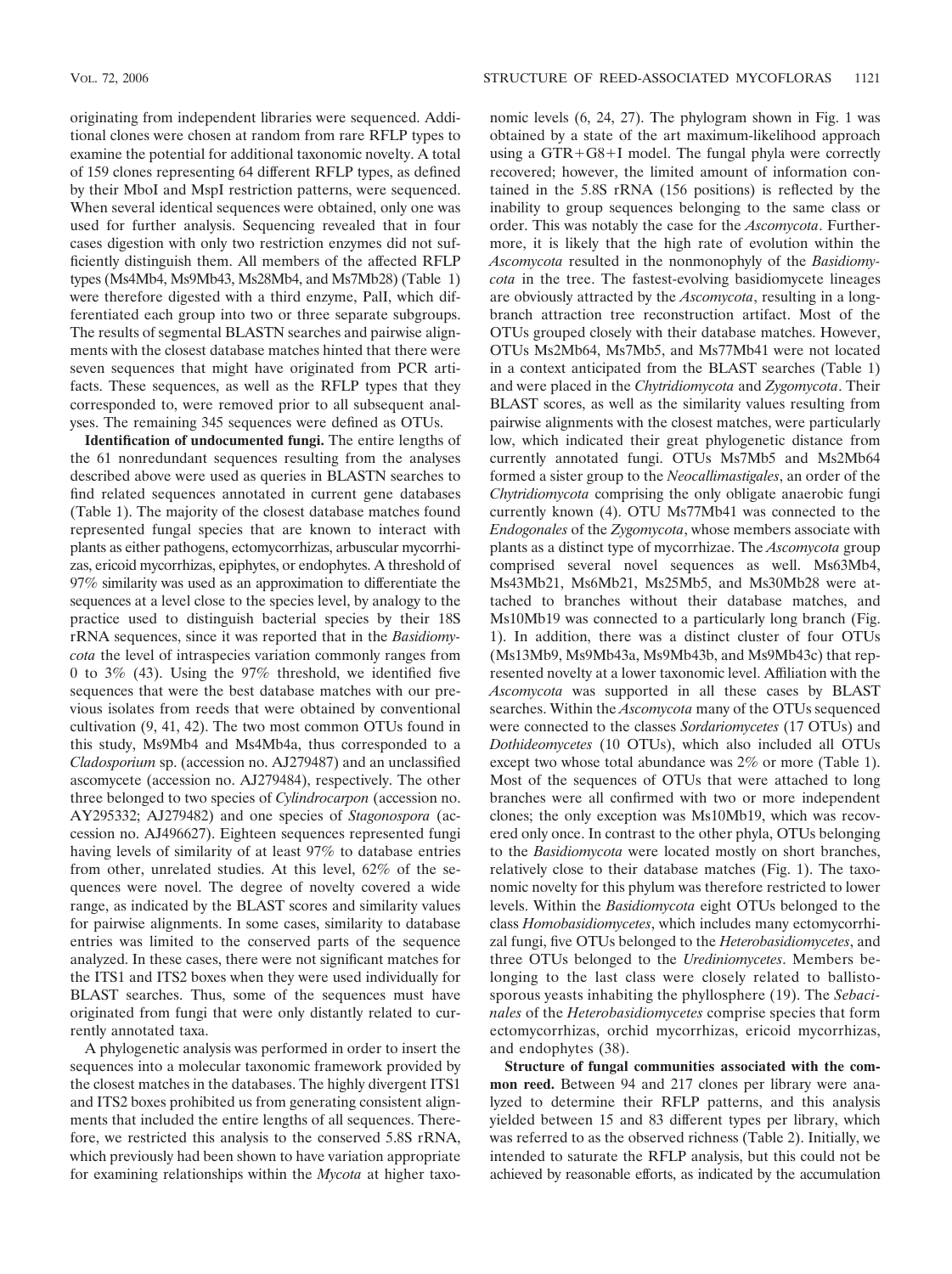

FIG. 1. Molecular phylogeny of 5.8S rRNAs from reed-associated fungi. The tree is based on a total of 129 sequences and 156 unambiguous nucleotide positions and was obtained by a maximum-likelihood analysis using the program Treefinder with a GTR+G8+I model. It shows the relationships between 61 sequences originating from reed fungi, their closest database matches, additional reference sequences, and several outgroup sequences. Reed fungi are referred to as OTUs. Reference sequences are shown as they are annotated in the database, including their accession numbers. OTUs in boxes represent potential new lineages. OTUs that are highlighted with gray have a total abundance of more than 2%. Open diamonds indicate branches receiving more than 50% LRSH-RELL bootstrap support, and solid diamonds indicate branches receiving more than 80% LRSH-RELL bootstrap support. A, *Ascomycota*; B, *Basidiomycota*; C, *Chytridiomycota*; Z, *Zygomycota*; G, *Glomeromycota*.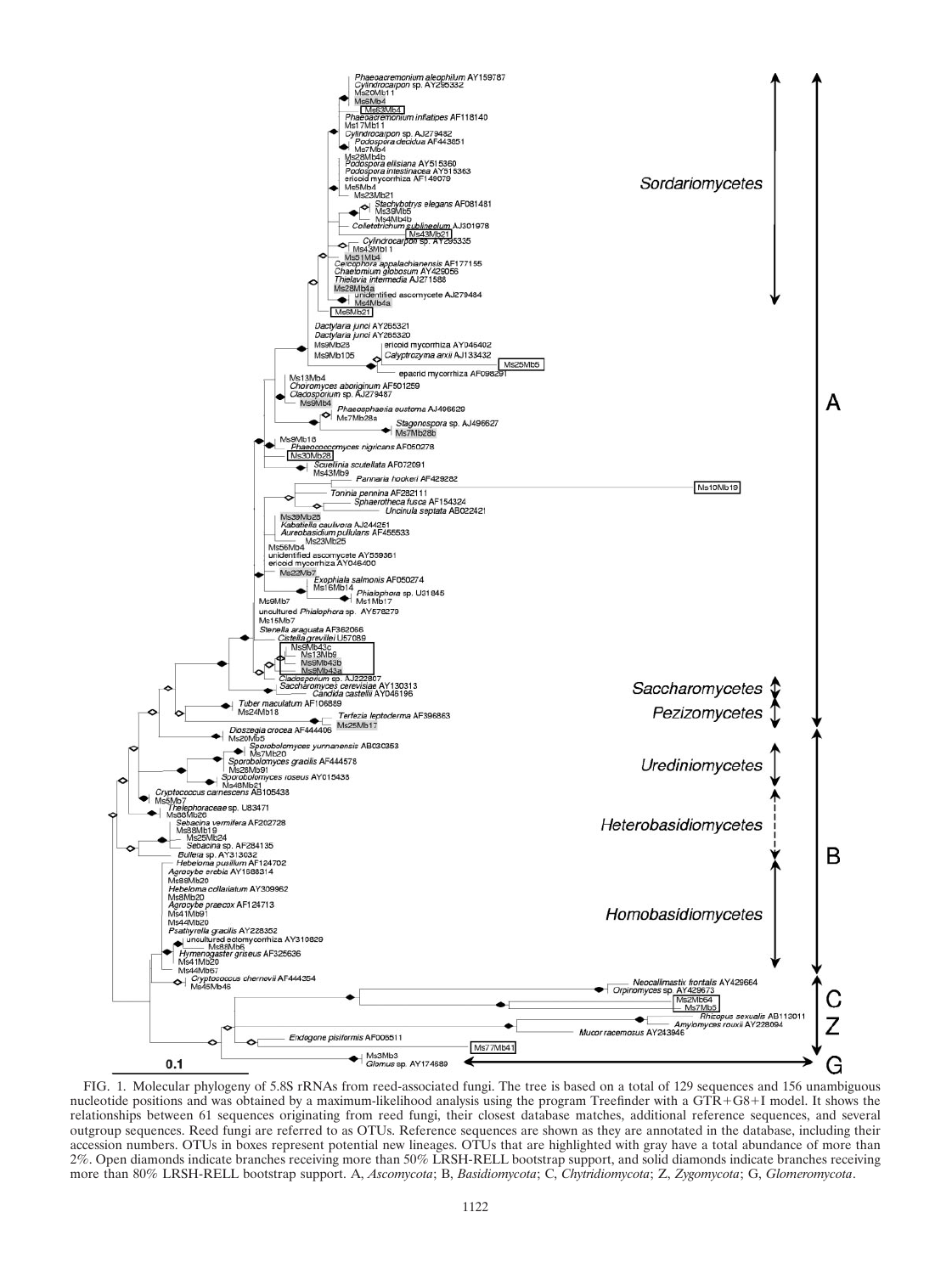VOL. 72, 2006 STRUCTURE OF REED-ASSOCIATED MYCOFLORAS 1123

*Hf*

*Df*

Alpha *f* Model *g*

20.2

s,**n**

The

libraries are

characterized

by

the samples

 used toconstruct

them (i.e.,

the

individual

plants [plants 1 to 6]),

the

organ (leaf [l], stem [s],

rhizome [rh],

or

root [ro]), and

the site,

which

was dry (d)

 orflooded s,**n**

s,**n** 13.4

4.8

49.1s,**n**

s,**n**

 **n**

g,s,**n**

s,n

TABLE2.

Parameter

Parameter

Plant

Site Organ

Size

Observed*c*

ACE*d*

Chao1*d*

Lognormal*e*

 $\overline{2}$ 

–

l

s

o.

ro

o.

217

113

o.

l

s

rh

 $\mathbf{r}$ 

134

 $45$ 

13<br>02

타-효음 28

 $_{83}$ 

219

193

11<sub>6</sub>

79

69

 $\ddot{\pi}$ 

66

198

224

54

103 29107

a8258891

77

 $^{\circ}$ 

2.4

6.1

2.3

24.1

14.4

40.6

11.1

23.8

27.8

10.6s,**n**

s,**n g**,s,n 4.1

19.3

16.7

7.1

13.0

21.8

49.3

18.0

s,**n**

None

s,**n**

g,s,n

None

None

**n**

 **nn**

.<br>ت

17.0

49.6

57.5

59.6

60.6

43.5

33.<br>33.

49.7

None

**n**

42.1

.<br>ت

1.5

8.2

33.7

23.2

26.2

25.8

11.2

19.4

21.9

20.4<br>66.8

1.4

 $\frac{8}{8}$ 

ىن<br>س

2.1

ن<br>2.

بن<br>بن

2.4

 $\tilde{\Xi}$ 

 $\frac{8}{8}$ 

2.5

0.9

2.7

 $\frac{8}{8}$ 

ن<br>ت

ن<br>ن

4.0

3.4

 $\alpha$ 

4

 $\circ$ 

 $\overline{c}$ 

 $\overline{c}$ 

 $\overline{c}$ 

دى

l

o.

s

rh

o.

o.

115

36

94

132 2 1<br>23 9 2 1

13<br>27

5<br>142 6

535<br>535 389

401

333

194

201

267

⊶,

 $\rightarrow$ 

⊶,

o.

o.

ro

ro

ro

ro

all

all

a<br>1502<br>502

s 3888<br>S 358880

102<br>230

169

148

 $\frac{2}{8}$ 

230<br>230

297

d 32<br>1828 p

 $23444$ 

81<br>8158<br>825

<u>ين</u>

دى

دى

دى

4

 $\overline{5}$ 

ం

 $\overline{c}$ 

دى

1–3

l

1–3

1–3

rh

o.

1–3

1–6

4–6 ro f 388 103 263 242 198 3.5 13.7 45.8 **n**

Alian<br>1122<br>1123<br>120<br>212<br>212<br>212<br>2132

 $\alpha$  ទ $-$ ជីននីន

13 28 29<br>13 28 29

 $\frac{1}{2}$ 8 $\frac{1}{2}$ 8

116

103

82

68

n.a.

77

38

5 55 م

a<br>52855

 $\sigma$ 

 $\ddot{\phantom{a}}$ 

 $\infty$ 

9

10

 $\overline{\phantom{0}}$ 

12

13

14

5

 $\frac{1}{4}$ 

5–8

9–12

1,5,9

2,6,10

3,7,11

4,8,12

13–15

1–15

Community

analysis of

reed-associated

Library(ies)Library(ies)

mycofloras

curves obtained (data not shown). Therefore, we used several approximation methods to estimate the "true" richness. For most libraries, the predicted values were considerably higher than the observed values. We used two different nonparametric methods to derive 38 to 224 different OTUs per library (ACE) and, respectively, 28 to 198 different OTUs per library (Chao1) (Table 2). Alternatively, use of a parametric approach implemented in the SDR software that assumed a truncated lognormal model for species abundance distribution resulted in a prediction that there were 49 to 177 OTUs per library. Roots growing in nonflooded soil were apparently associated with the richest fungal community, and stems were associated with the poorest fungal community. Flooded habitat conditions seemed to reduce the number of OTUs that could be recovered from roots. However, statistical analyses by the Kruskal-Wallis test (JMP software) did not prove that the differences were significant  $(P = 0.05)$ .

Diversity indices were calculated by using the SDR software (Table 2). The Shannon-Wiener index varied from 0.9 to 3.8 for single libraries, with an average of 2.8, and it was 4.6 for all combined libraries for the entire study. The Simpson index and the Fisher alpha index have been used previously to evaluate the degree of dominance in microbial communities (44). In the study of Zhou et al., the upper limits for a dominance profile were indicated by values of 50 for the Simpson index and 100 for the alpha index. Based on these limits, all fungal communities reflected dominance. A randomization test implemented in the SDR software was used to test variation between diversity indices in a pairwise manner (29). When different host organs, host habitats, and host individuals were compared, the differences for leaves versus rhizomes and roots from the dry habitats were found to be significant  $(P = 0.05)$  with both the Shannon-Wiener and Simpson indices. In addition, the values for the former index were found to differ significantly for stems versus rhizomes and roots from the dry habitats and for roots from flooded habitats versus rhizomes and roots from dry habitats. The Simpson index values for leaves and stems were significantly different in addition to the differences mentioned above.

The relatively small surveys typically used for molecular analysis of microbial communities have the potential to recognize the underlying type of community structure (20). Data for the triplicate libraries from each host organ were combined and used to construct rank abundance plots (Fig. 2A). These plots showed that much of the high diversity that was observed was a result of the large proportion of OTUs recovered only once (56% of all OTUs). Few of the many OTUs present on each plant organ were prevalent. In addition, we used species abundance plots to assess community structure (Fig. 2B). The observed distributions were compared to the truncated lognormal, geometric series, log series, and broken stick models (15) by using the SDR software. The truncated lognormal model fit for all vegetative organs analyzed except rhizomes, and no alternative model fit. When the individual data sets were used, this model also fit the distributions from 14 of 15 libraries (Table 2). For 11 libraries, this was also the best matching model, whereas for two libraries the best match was found with a log series model, for one library the best match was found with a geometric series model, and for another library no model fit. The broken stick model did not fit any data set.

" The libraries are characterized by the samples used to construct them (i.e., the individual plants [10 of the organ (leaf [I], stem [s], rhizome [rh], or root [ro]), and the site, which was dry (d) or flooded (f). " he i *c* Number of OTUs observed or richness. *d* Richnessestimatedby

 diversity index; *D*, Simpson diversity index; Alpha,Fisher diversity

 (*n*) models. The best fit is indicated by boldface type. The first 15 columns of data show the results of analyses forindividual

 the next eight columns show the results for combined data sets prior to analysis; and the last column shows the combined data for libraries 1 to15.

*i H*, Shannon diversity index, *D*, Simpson diversity index, Alpha, Fisher diversity index. *F* Fit of abundance distribution to geometric (*g*), log series (*s*), and truncated lognormal libraries;

 nonparametric models. *e* Richnessestimated by lognormal model. *f H*, Shannon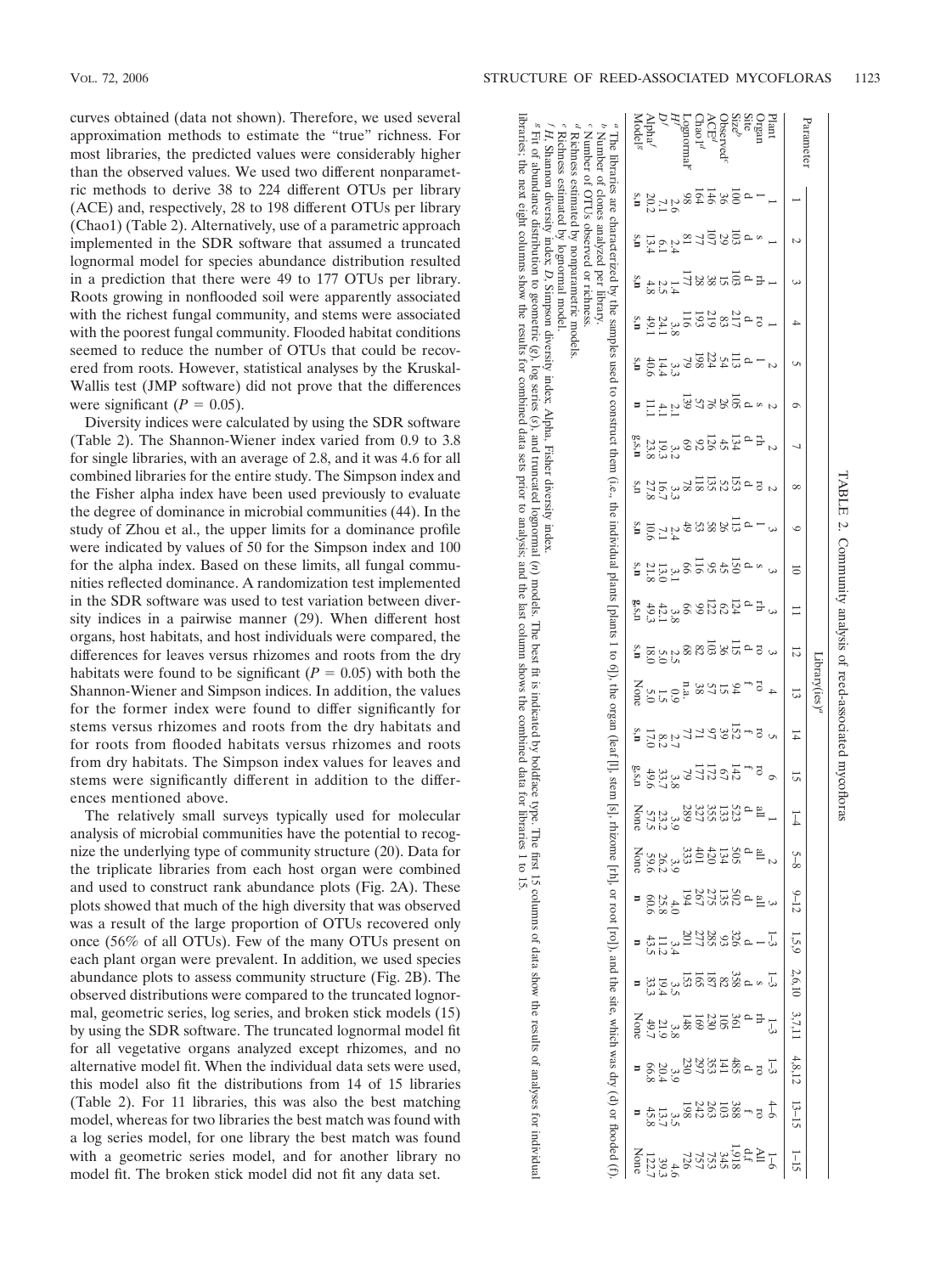

FIG. 2. Community structures of reed-associated mycofloras. The plots are based on the combined triplicate libraries. (A) Rank abundance plots: relative abundance of OTUs sorted for each host organ by rank order size. (B) Species (OTU) abundance plot. The bars represent observed numbers of OTUs binned on a  $log<sub>2</sub>$  scale of abundance categories. The first group of bars represents one-half of the OTUs having an abundance of 1, the second group represents one-half of the OTUs with an abundance of 1 and the OTUs with an abundance of 2, the third group represents all OTUs having an abundance of 3 and one-half of the OTUs having abundances of 2 and 4, and so forth (37).

Data sets for the triplicate libraries were combined, and a plot was generated to show the distribution of sequence novelty and gross taxonomic affiliations of the OTUs. This plot included the 41 most prevalent OTUs with total abundance values down to and including 0.5%. For illustration, the similarity scores obtained by pairwise alignments with the closest database match (Table 1) were used to sort OTUs into three arbitrary classes for taxonomic novelty. The scores for these classes were 100 to 90% for lower taxonomic levels, 90 to 70% for intermediate taxonomic levels, and less than 70% for higher taxonomic levels (Fig. 3). OTUs that had less than  $70\%$ similarity to current database entries generally had low abundance values (at most 2.8% for any vegetative organ). All organs analyzed harbored unknown OTUs at similarity levels between 70% and 90%, and the maximal abundance was 17% for OTU Ms28Mb4a in rhizomes. Of the 41 most common OTUs, 6 belonged to the *Basidiomycota* (Fig. 3) and 2 were tentatively assigned to the *Chytridiomycota* (Ms7Mb5 and Ms2Mb64). The abundance of none of these OTUs was as high as 5% for any organ. The *Ascomycota* thus outweighed the other phyla with respect to numbers and abundances of OTUs and also as a source of sequence novelty.

Variations in the distribution of OTUs with respect to host organ, host habitat, and host individual were analyzed by the Kruskal-Wallis test for statistical significance. OTUs Ms4Mb4b, Ms4Mb4c, and Ms15Mb7 were significantly more frequent in libraries from roots and rhizomes  $(P = 0.05)$ . The frequency of Ms9Mb43a was significantly higher in leaves, the frequency of Ms20Mb11 was significantly higher in roots, and the frequency of Ms43Mb21 was significantly higher in rhizomes. When we compared dry and flooded roots, the frequencies of OTUs Ms4Mb4a, Ms4Mb4b, Ms4Mb4c, and Ms20Mb11 were significantly higher in dry roots. When we compared the three host individuals, OTU Ms22Mb7 was the only OTU that showed a significant increase (for plant 2).

**Nested PCR confirmed niche differentiation.** Although the analyses described above were based on just three replicate libraries, significant variation for host organ or host habitat was observed for some fungi. To investigate putative niche differentiation in depth, we developed nested PCR assays that specifically targeted two OTUs in order to assess their occurrence in numerous field samples. The targets were OTUs Ms7Mb4 and Ms43Mb21; the level of the latter was significantly enhanced in rhizomes (see above), and this OTU was only distantly related to currently annotated species in the *Ascomycota*. Specificity tests showed that these assays amplified only DNA from the targeted fungi (Fig. 4A to C). The occurrence of the targeted fungi was monitored in 252 tissue samples originating from 66 standing reed plants harvested at four sites at Lake Constance over a 3-year period. The authenticity of the assays was checked by sequencing three PCR products for each target. In each case, the sequence of the PCR product was the sequence determined previously. Most fungi were detected at all sites at each of 10 harvests; the only exception was Ms43Mb21, which was not detected on one occasion. When we examined the occurrence in different vegetative host organs and habitat types, the frequency of OTU Ms43Mb21 was significantly increased in rhizomes and roots, but only at dry sites (Fig. 5). In contrast, OTU Ms7Mb4 occurred significantly more frequently in roots than in the other organs, and there was no clear association with habitat.

## **DISCUSSION**

In conclusion, approximately 350 fungal OTUs were detected on just six individual reed plants, but the abundance was  $>2\%$  for only 11 of these OTUs and only 3 of these OTUs could be isolated by conventional methods. Among the large number of the remaining, less abundant OTUs, there were only two that were previously cultivated from reeds. The very uneven structure of plant-associated fungal communities might complicate attempts to cultivate novel taxa that are rare. Such cultivation might require procedures that are currently not available for mycology and thus need to be developed.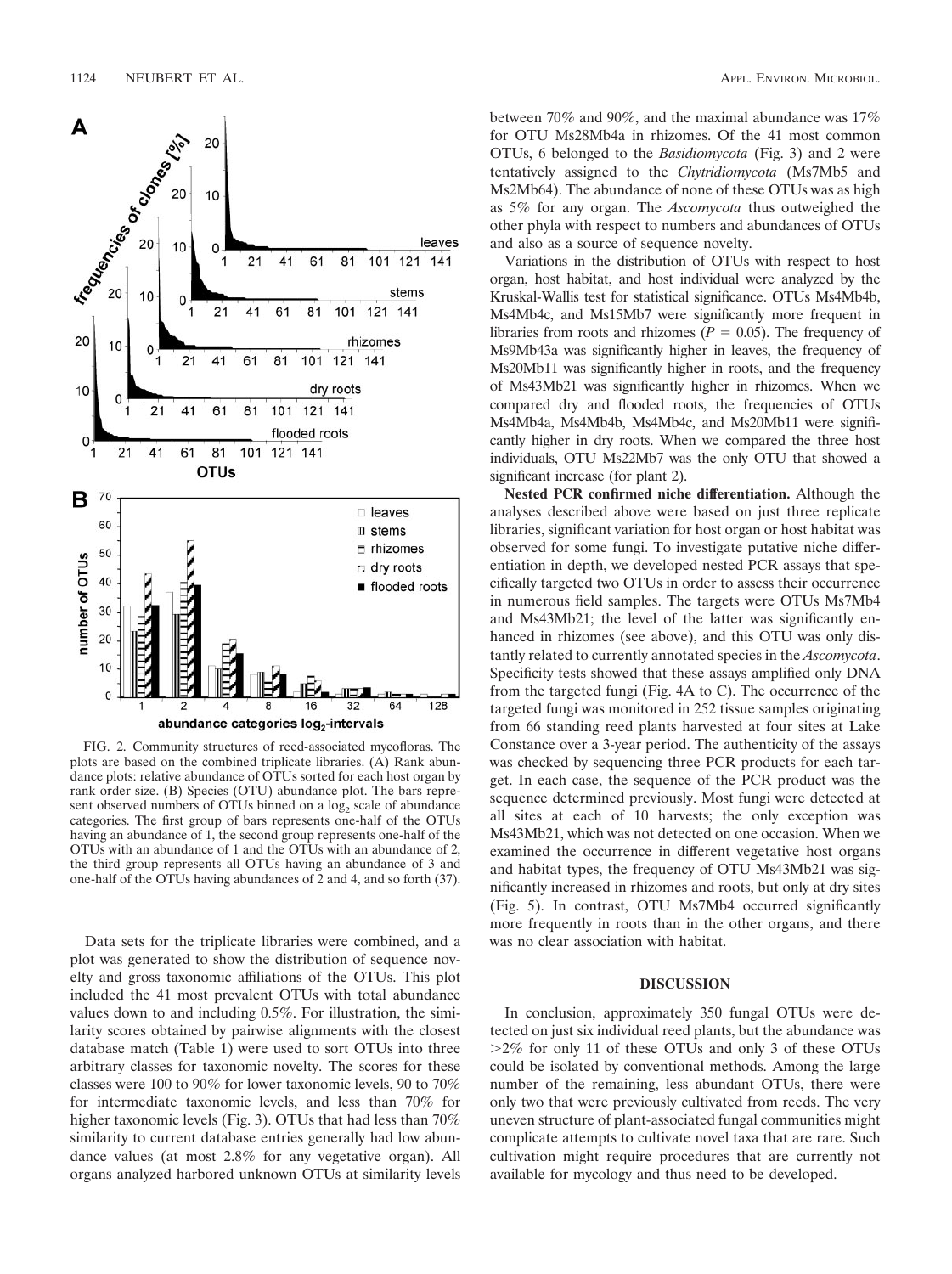

FIG. 3. Distribution and taxonomic novelty of OTUs retrieved from vegetative organs of *P. australis*. The data are data from combined triplicate libraries and include data for the 41 most prevalent OTUs. The relative frequencies are sorted by total abundance. The solid columns indicate similarity scores of less than 70% in alignments with the closest database match, the cross-hatched columns indicate similarity scores of 70% to 90%, and the open columns indicate similarity scores of more than 90%. Translucent columns represent OTUs that were not sequenced. OTUs identified as members of the *Basidiomycota* are underlined, OTUs that are members of the *Chytridiomycota* and *Zygomycota* are indicated by boldface type, and all other OTUs belong to the *Ascomycota*.

The first outcome of this study is that the mycoflora associated with mature, healthy reeds is much more diverse than previous cultivation-based approaches that covered the same sampling sites had indicated (9, 41, 42). This was true for all vegetative organs analyzed. The total number of OTUs experimentally observed in this study was 345, whereas two nonparametric extrapolations, which did not assume a particular distribution, predicted a total of 753 (ACE) and 757 (Chao1) OTUs for theoretical, infinite clone libraries (Table 2). Interestingly, an extrapolation assuming an underlying truncated lognormal distribution provided almost the same result (726 OTUs). On average, a single reed plant hosted 134 different experimentally observed OTUs; the extrapolated total numbers were 350 OTUs (ACE), 332 OTUs (Chao1), and 272 OTUs (log normal).

Several considerations suggest that these extrapolations might still underestimate the total mycoflora diversity associated with *P. australis*. Our OTU definition relied on RFLP typing, which might not separate closely related species in a few instances. In addition, the common reed grows up to 4 m tall in Lake Constance and has an extensive root system that penetrates into the soil to depths ranging from about 50 cm at permanently flooded sites to up to 4 m at sites with severely

fluctuating groundwater levels (25). Obviously, samples used for DNA extraction could cover this large biomass only to a limited degree. Many of the observed OTUs were singletons, and it is likely that more extensive sampling would have retrieved more such OTUs. Furthermore, neither the accumulation curves for the observed richness nor the predicted accumulation curves reached saturation, indicating that analyses of additional clones from the same libraries would have increased the numbers (data not shown).

Conversely, problems inherent with any PCR-based approach might have artificially increased the observed richness. Most of the point mutations introduced by PCR are not detected by RFLP analysis and thus do not influence OTU counts. Another problem is the generation of chimeras during PCR. Some chimeras were detected among the OTUs sequenced and were removed. Nevertheless, there would have been some chimeras among the OTUs that were not sequenced. A previous report of a study in which the workers used the same DNA polymerase that was used in our experiments indicated that 14% of the clones analyzed contained sequence artifacts ranging from 0.2% to 1.2% (30). In most cases, such PCR artifacts would not be detected by RFLP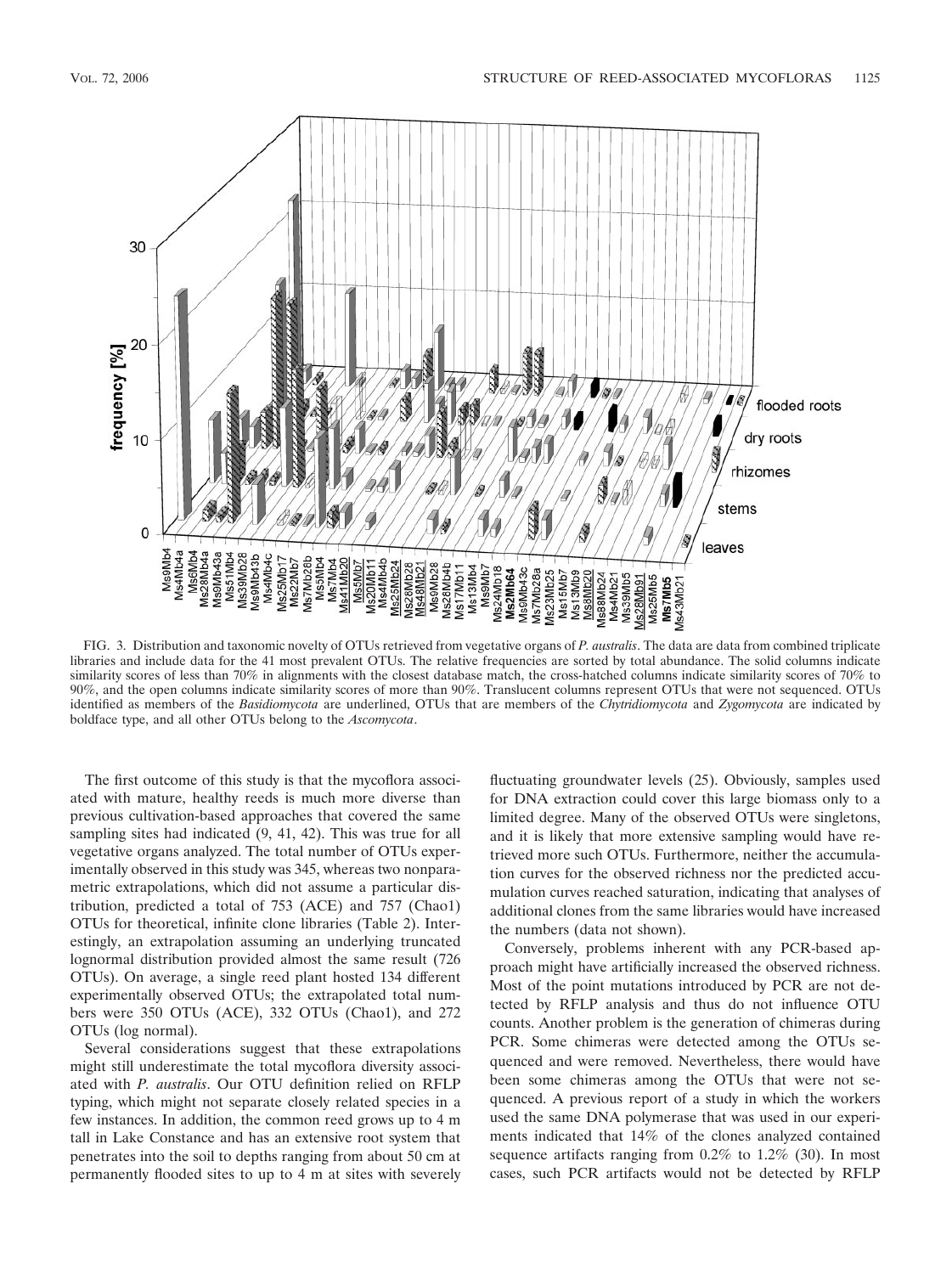

FIG. 4. Specificity of nested PCR assays for the detection of two OTUs. (A) First PCR step, using primers ITS1F and ITS4. Lanes M contained 100-bp ladders for reference. Other labels above the lanes indicate the OTUs that were the sources of plasmids used as templates. (B and C) Second PCR step, using the product of the first PCR and gene-specific primers targeting OTUs Ms7Mb4 and Ms43Mb21, respectively.

analysis and, therefore, would not considerably increase the OTU counts.

The diversity of plant-associated fungi observed here is within the range of diversities observed in some previous cultivation-based studies of samples from the tropics (1–3). Since our molecular approach is much more sensitive, it is plausible that hundreds of fungal species can colonize an individual plant also in temperate climates.

The second important outcome is that many of the reedassociated fungi belong to species that are currently not covered by the GenBank database. One might object that this could be just a result of poor representation of the molecular marker used. A database search looking for the presence of all segments of the fungal ITS region revealed 32,050 entries, whereas a search for fungal 18S rRNA and 28S rRNA retrieved 30,651 and 24,744 entries, respectively (as of 26 June 2005). Thus, the target chosen is the best-annotated locus for the *Mycota*. In particular, the *Ascomycota* is broadly covered, with 20,903 entries. Still, much of the novelty observed here is connected to just this phylum, hinting that there are many uncultivated or undescribed species. However, it is possible that a few branches of the *Mycota* are currently not well represented in the GenBank database despite the fact that fungi belonging to these branches were cultivated and described



FIG. 5. Monitoring of two OTUs in field samples by nested PCR: summary of data for 252 DNA preparations that originated from 66 *P. australis* plants harvested over a 3-year period at Lake Constance. The frequency of detection is the percentage of preparations that yielded a band after the second step of the nested PCR assays targeting OTUs Ms7Mb4 and Ms43Mb21. For each OTU for each type of sample, the same letter indicates samples for which the results did not differ significantly.

previously. This fraction will disappear in the future through the increased efforts of mycologists to annotate ITS sequences when they describe their specimens.

In spite of several previous studies on the reed mycoflora, for 62% of the sequences determined here there were not database matches at a threshold of 3% for sequence novelty, which was used as a proxy for species rank diversity. The many novel fungal sequences retrieved from reeds indicate the limitations of cultivation, which is reminiscent of reports investigating bacterial diversity. Our study confirmed the existence of many undocumented fungal species associated with roots (28, 36) and additionally showed that the same is true for other vegetative host organs. Several novel OTUs appear to be linked to intermediate taxonomic levels, whereas four hold the promise of being new at higher levels. Three of these OTUs were inserted at basal portions of the fungal pedigree, one within the *Ascomycota*. The taxonomic novelty within the *Basidiomycota* was limited to lower levels.

The third outcome of this study is that the mycofloras associated with *P. australis* assemble along dominance profiles. Furthermore, the Simpson and Fisher alpha indices determined from all libraries were clearly below the limits suggested previously as turning points for uniform distributions (44). In a recent report workers showed plots of the observed richness against the Simpson index for theoretical microbial communities following lognormal, geometric, and uniform model distributions and compared these data to experimental data for bacterial communities (20). The type of underlying distribution could be deduced over much of the range that these curves covered. In such a plot, the data from all our libraries would correspond to the lognormal model and would thus support the results obtained with the SDR software.

Recent work indicated that the diversity of root-associated fungi is high, but how the communities are structured remained uncertain (36). In addition to the diversity in roots, we found high fungal diversity in other vegetative host organs. However, our quantitative analyses showed that only a few fungi were able to attain higher abundance in a given organ.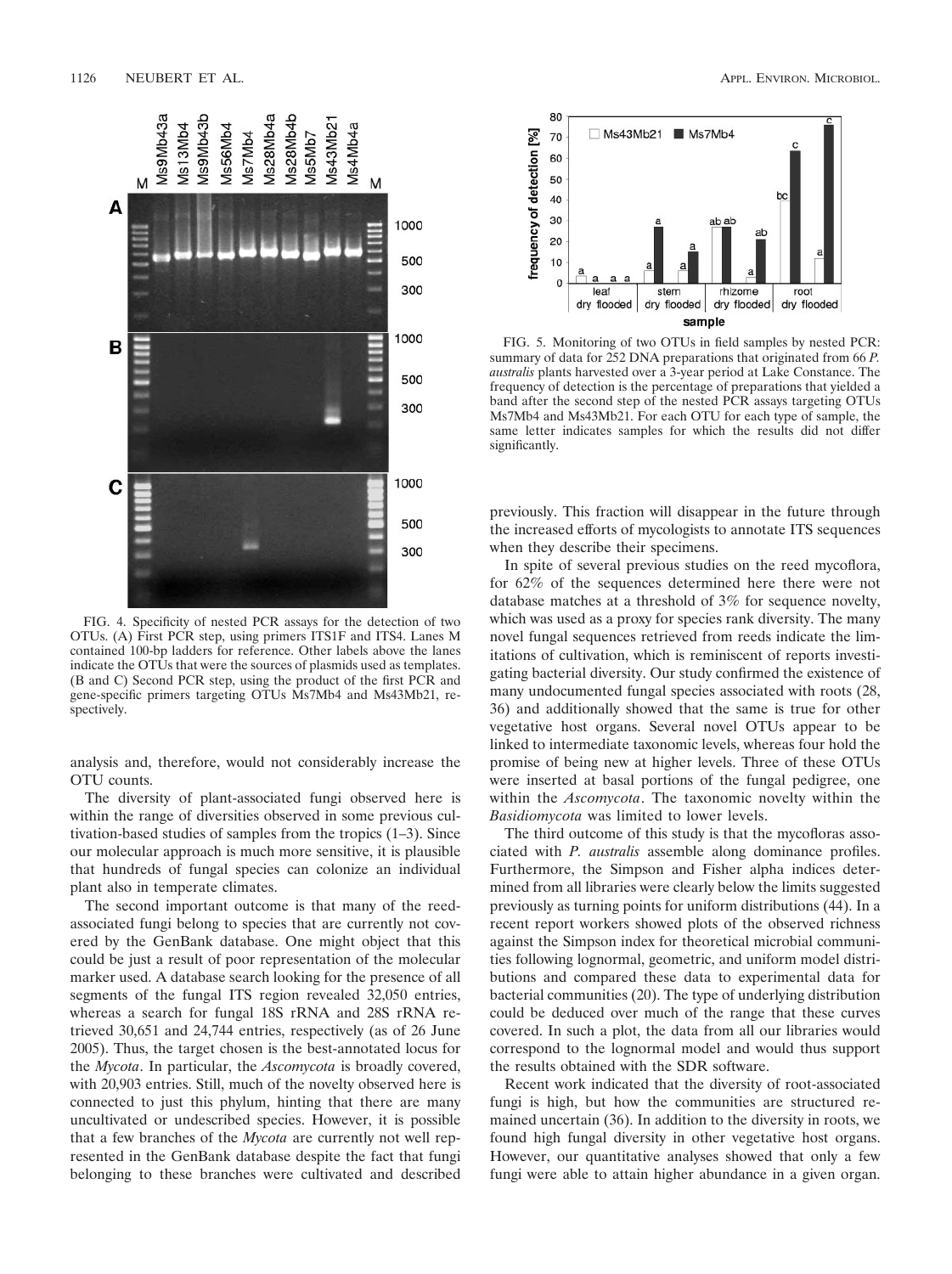Our results suggest that competition and niche differentiation may shape the observed dominance profiles of plant-associated fungal communities. In contrast, uniform profiles have been found for bacterial communities under certain soil conditions (44). The lack of dominance was interpreted to be a result of reduced competition, and this interpretation was experimentally supported by microcosm experiments (35). The dominance profiles observed here fit a truncated lognormal model that reflected a species-rich community in equilibrium, in which species abundance was influenced by many independent factors (15, 20). The abiotic and biotic factors influencing fungal species abundance on or in a plant are manifold and often difficult to determine. Nevertheless, in the present study we succeeded in addressing two such factors. On the one hand, we compared mycofloras from various vegetative host organs. The greatest diversity was observed for roots, whereas leaves seemed to reflect more severe dominance. Several OTUs showed increased abundance in the libraries from distinct organs, which was substantiated for two OTUs by nested PCR assays. The significant variation indicates that different vegetative host organs offer such contrasting habitat conditions that fungi colonizing one organ might not be able to successfully spread to other organs. Whether specialization for resources, contrasting host defense reactions, competition by other fungi, and/or other factors can explain this finding remains to be determined. On the other hand, we compared different mycoflora samples from roots growing in dry and flooded sediments. These contrasting habitats differ drastically in terms of oxygen availability and, most likely, pH and chemical composition. Several fungi were detected significantly more often in the libraries originating from the dry sites. Nested PCR monitoring of the occurrence of OTU Ms43Mb21 over 3 years in a large collection of samples provided independent evidence that some properties of the flooded sites limited the competitiveness of this OTU in this habitat. Support for the hypothesis that sediment conditions have an effect on fungal persistence on the host has also come from studies showing that arbuscular mycorrhizal fungi do not colonize reed roots in flooded sediments (40) and that only certain fungi are able to infect roots under anaerobic conditions (8). Adaptation to a host organ and a host habitat leads to niche differentiation which separates putative competitors and expands the range of fungi associated with a host. Besides space, additional factors that were not examined here lead to further niche differentiation. One of these factors is seasonal variability, as previously observed for fungi in reeds (9) and in tundra soils (28). Furthermore, the carbohydrates available in or on a plant might influence the associated fungal community (12). In future investigations workers should examine whether some recently developed models could lead to a deeper understanding of the assembly and dynamics of plant-associated fungal communities (21, 32, 34, 37).

### **ACKNOWLEDGMENTS**

Financial support was provided by the Deutsche Forschungsgemeinschaft through the Collaborative Reseach Centre 454 (Littoral Zone of Lake Constance).

We thank Michael Ernst for the provision of reed DNA preparations and Willi Nagl for help with statistics (both at Universität Konstanz).

### **REFERENCES**

- 1. **Aptroot, A.** 2001. Lichenized and saprobic fungal biodiversity of a single *Elaeocarpus* tree in Papua New Guinea, with the report of 200 species of ascomycetes associated with one tree. Fungal Divers. **6:**1–11.
- 2. **Arnold, A. E., Z. Maynard, and G. S. Gilbert.** 2001. Fungal endophytes in dicotyledonous neotropical trees: patterns of abundance and diversity. Mycol. Res. **105:**1502–1507.
- 3. **Arnold, A. E., L. C. Mejia, D. Kyllo, E. I. Rojas, Z. Maynard, N. Robbins, and E. A. Herre.** 2003. Fungal endophytes limit pathogen damage in a tropical tree. Proc. Natl. Acad. Sci. USA **100:**15649–15654.
- 4. **Brookman, J. L., G. Mennim, A. P. Trinci, M. K. Theodorou, and D. S. Tuckwell.** 2000. Identification and characterization of anaerobic gut fungi using molecular methodologies based on ribosomal ITS1 and 185 rRNA. Microbiology **146:**393–403.
- 5. **Castresana, J.** 2000. Selection of conserved blocks from multiple alignments for their use in phylogenetic analysis. Mol. Biol. Evol. **17:**540–552.
- 6. **Cullings, K. W., and D. R. Vogler.** 1998. A 5.8S nuclear ribosomal RNA gene sequence database: applications to ecology and evolution. Mol. Ecol. **7:**919–  $923$
- 7. **Curtis, T. P., W. T. Sloan, and J. W. Scannell.** 2002. Estimating prokaryotic diversity and its limits. Proc. Natl. Acad. Sci. USA **99:**10494–10499.
- 8. **Damm, U., A. Brune, and K. Mendgen.** 2003. *In vivo* observation of conidial germination at the oxic-anoxic interface and infection of submerged reed roots by *Microdochium bolleyi*. FEMS Microbiol. Ecol. **45:**293–299.
- 9. **Ernst, M., K. W. Mendgen, and S. G. R. Wirsel.** 2003. Endophytic fungal mutualists: seed-borne *Stagonospora* spp. enhance reed biomass production in axenic microcosms. Mol. Plant-Microbe Interact. **16:**580–587.
- 10. **Ganley, R. J., S. J. Brunsfeld, and G. Newcombe.** 2004. A community of unknown, endophytic fungi in western white pine. Proc. Natl. Acad. Sci. USA **101:**10107–10112.
- 11. **Gardes, M., and T. D. Bruns.** 1993. ITS primers with enhanced specificity for Basidiomycetes—application to the identification of mycorrhizae and rusts. Mol. Ecol. **2:**113–118.
- 12. **Hadacek, F., and G. F. Kraus.** 2002. Plant root carbohydrates affect growth behaviour of endophytic microfungi. FEMS Microbiol. Ecol. **41:**161–170.
- 13. **Hawksworth, D. L.** 2004. Fungal diversity and its implication for genetic resource collections. Stud. Mycol. **50:**9–18.
- 14. **Hawksworth, D. L.** 2001. The magnitude of fungal diversity: the 1.5 million species estimate revisited. Mycol. Res. **105:**1422–1432.
- 15. **Hill, T. C. J., K. A. Walsh, J. A. Harris, and B. F. Moffett.** 2003. Using ecological diversity measures with bacterial communities. FEMS Microbiol. Ecol. **43:**1–11.
- 16. **Hughes, J. B., J. J. Hellmann, T. H. Ricketts, and B. J. Bohannan.** 2001. Counting the uncountable: statistical approaches to estimating microbial diversity. Appl. Environ. Microbiol. **67:**4399–4406.
- 17. **Jobb, G., A. von Haeseler, and K. Strimmer.** 2004. TREEFINDER: a powerful graphical analysis environment for molecular phylogenetics. BMC Evol. Biol. **4:**18.
- 18. **Kishino, H., and M. Hasegawa.** 1989. Evaluation of the maximum likelihood estimate of the evolutionary tree topologies from DNA sequence data, and the branching order in Hominoidea. J. Mol. Evol. **29:**170–179.
- 19. **Nakase, T.** 2000. Expanding world of ballistosporous yeasts: distribution in the phyllosphere, systematics and phylogeny. J. Gen. Appl. Microbiol. **46:** 189–216.
- 20. **Narang, R., and J. Dunbar.** 2004. Modeling bacterial species abundance from small community surveys. Microb. Ecol. **47:**396–406.
- 21. **Pachepsky, E., J. W. Crawford, J. L. Bown, and G. Squire.** 2001. Towards a general theory of biodiversity. Nature **410:**923–926.
- 22. **Philippe, H.** 1993. MUST, a computer package of management utilities for sequences and trees. Nucleic Acids Res. **21:**5264–5272.
- 23. **Rappe, M. S., and S. J. Giovannoni.** 2003. The uncultured microbial majority. Annu. Rev. Microbiol. **57:**369–394.
- 24. **Redecker, D., M. Hijri, H. Dulieu, and I. R. Sanders.** 1999. Phylogenetic analysis of a dataset of fungal 5.8S rDNA sequences shows that highly divergent copies of internal transcribed spacers reported from *Scutellospora castanea* are of ascomycete origin. Fungal Genet. Biol. **28:**238–244.
- 25. **Rodewald-Rudescu, L. (ed.).** 1974. Das Schilfrohr *Phragmites communis* Trinius, vol. XXVII. Schweizerbart'sche Verlagsbuchhandlung, Stuttgart, Germany.
- 26. **Ronquist, F., and J. P. Huelsenbeck.** 2003. MrBayes 3: Bayesian phylogenetic inference under mixed models. Bioinformatics **19:**1572–1574.
- 27. **Roose-Amsaleg, C., Y. Brygoo, and M. Harry.** 2004. Ascomycete diversity in soil-feeding termite nests and soils from a tropical rainforest. Environ. Microbiol. **6:**462–469.
- 28. **Schadt, C. W., A. P. Martin, D. A. Lipson, and S. K. Schmidt.** 2003. Seasonal dynamics of previously unknown fungal lineages in tundra soils. Science **301:**1359–1361.
- 29. **Solow, A. R.** 1993. A simple test for change in community structure. J. Anim. Ecol. **62:**191–193.
- 30. **Speksnijder, A. G., G. A. Kowalchuk, S. De Jong, E. Kline, J. R. Stephen, and H. J. Laanbroek.** 2001. Microvariation artifacts introduced by PCR and